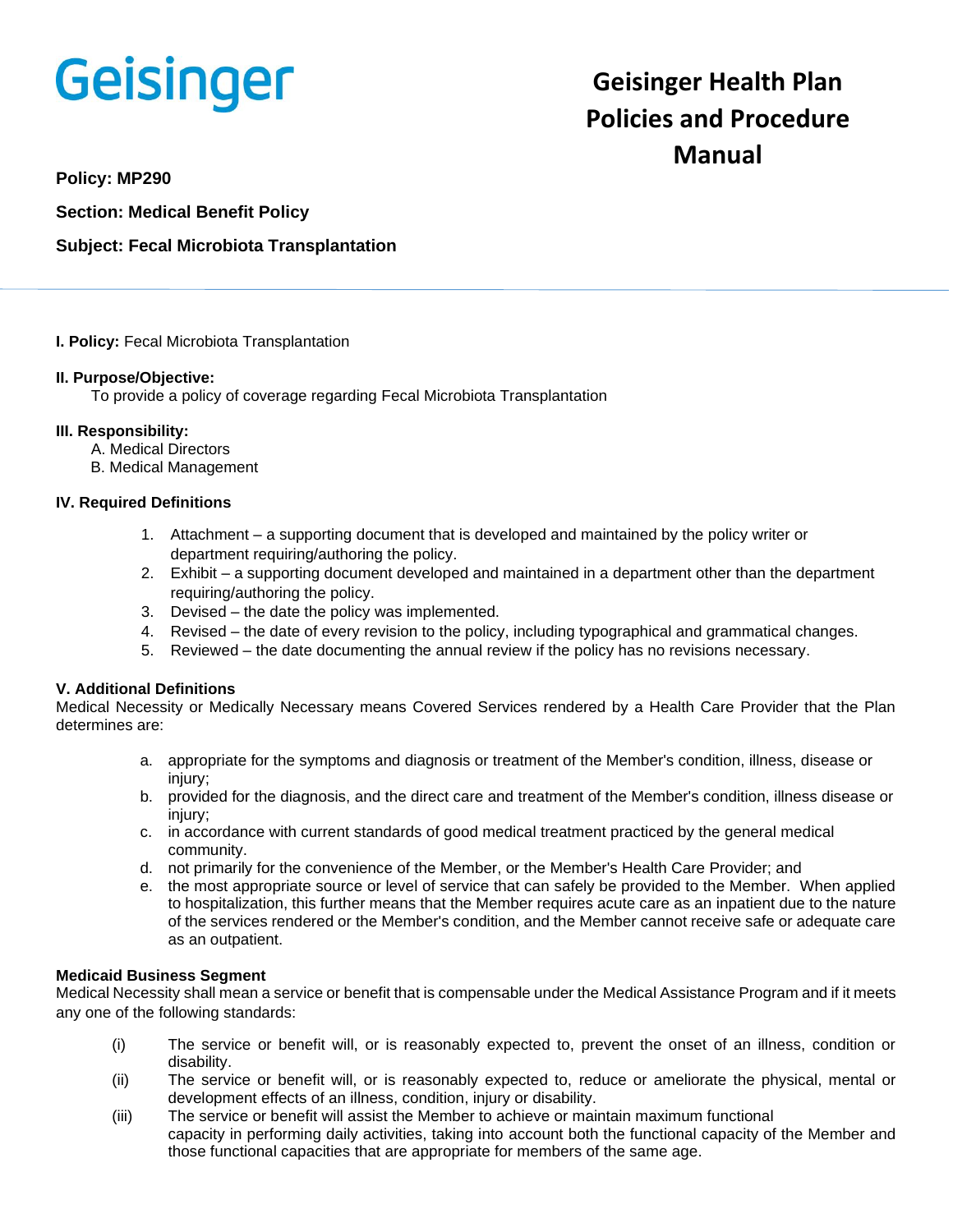**DESCRIPTION:** Fecal microbiota transplantation is the transplantation of fecal bacteria from a healthy donor into the gastrointestinal tract of a recipient for the treatment of recurrent Clostridium difficile (C. difficile) infection.

**INDICATIONS:** Fecal microbiota transplantation is considered medically necessary in members with at least three episodes of Clostridium difficile infection and associated diarrhea that is refractory to antibiotic therapy

**EXCLUSIONS:** Fecal microbiota transplantation is considered experimental, investigational, or unproven for any of the following indications including, but not limited to:

- Autoimmune disorders (e.g., multiple sclerosis)
- Crohn's disease
- Irritable bowel syndrome (IBS)
- Metabolic syndrome
- Neurological disorders (e.g., Parkinson's disease)
- Ulcerative colitis
- Pouchitis

**Note: A complete description of the process by which a given technology or service is evaluated and determined to be experimental, investigational or unproven is outlined in MP 15 - Experimental Investigational or Unproven Services or Treatment.**

# **Medicaid Business Segment:**

Any requests for services, that do not meet criteria set in the PARP, will be evaluated on a case by case basis.

### **CODING ASSOCIATED WITH:** Fecal Microbiota Transplantation

*The following codes are included below for informational purposes and may not be all inclusive. Inclusion of a procedure or device code(s) does not constitute or imply coverage nor does it imply or guarantee provider reimbursement. Coverage is determined by the member specific benefit plan document and any applicable laws regarding coverage of specific services. Please note that per Medicare coverage rules, only specific CPT/HCPCS Codes may be covered for the Medicare Business Segment. Please consult the CMS website at www.cms.gov or the local Medicare Administrative Carrier (MAC) for more information on Medicare coverage and coding requirements.*

44705 Preparation of fecal microbiota for instillation, including assessment of donor specimen 44799 Unlisted procedure, intestine G0455 preparation with installation of fecal microbiota by any method, including assessment of donor specimen

Current Procedural Terminology (CPT®) © American Medical Association: Chicago, IL

#### **LINE OF BUSINESS:**

**Eligibility and contract specific benefits, limitations and/or exclusions will apply. Coverage statements found in the line of business specific benefit document will supersede this policy. For Medicare, applicable LCD's and NCD's will supercede this policy. For PA Medicaid Business segment, this policy applies as written.**

#### **REFERENCES:**

American Gastroenterological Association (AGA) Website. Fecal microbiota transplant is a promising treatment. June 13, 2013. [http://www.gastro.org.](http://www.gastro.org/)

ECRI Institute. Emerging Technology Evidence Report. Fecal microbiota transplantation for treating recurrent Clostridium difficile infection. June 30, 2015.

UpToDate® Website. Fecal microbiota transplantation in the treatment of recurrent Clostridium difficile infection. Jan 22, 2016.

Brandt LJ. Fecal transplantation for the treatment of Clostridium difficile infection. Gastroenterol Hepatol. 2012; 8(3):191-194

van Nood E, Vrieze A, Nieuwdorp M, et al. Duodenal infusion of donor feces for recurrent Clostridium difficile. N Engl J Med. 2013 Jan 16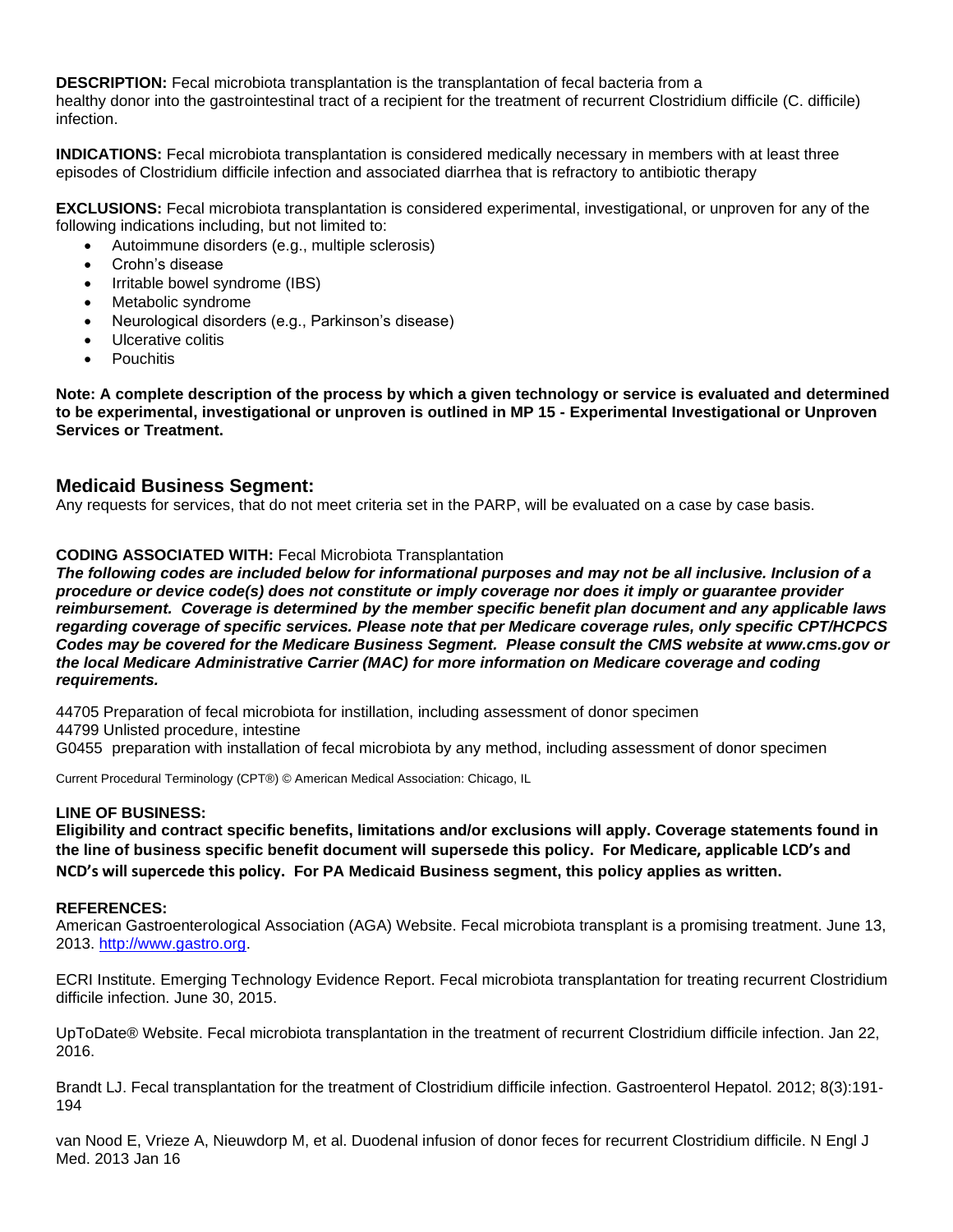Kelly CP. Fecal microbiota transplantation - An old therapy comes of age. N Engl J Med. 2013 Jan 16

Drekonja D, Reich J, Gezahegn S, et al. Fecal Microbiota Transplantation for Clostridium difficile Infection: A Systematic Review. Ann Intern Med. 2015;162(9):630-638.

Malani PN, Rao K. Expanded evidence for frozen fecal microbiota transplantation for clostridium difficile infection: A fresh take. JAMA. 2016;315(2):137-138.

Lee CH, Steiner T, Petrof EO, et al. Frozen vs fresh fecal microbiota transplantation and clinical resolution of diarrhea in patients with recurrent clostridium difficile infection: A randomized clinical trial. JAMA. 2016;315(2):142-149.

Almeida R, Gerbaba T, Petrof EO, et al. Recurrent Clostridium difficile infection and the microbiome. J Gastroenterol. 2016;51(1):1-10

Quraishi MN, Widlak M, Bhala N, et al. Systematic review with meta-analysis: The efficacy of faecal microbiota transplantation for the treatment of recurrent and refractory Clostridium difficile infection. Aliment Pharmacol Ther. 2017;46(5):479-493

Malani PN, Rao K. Expanded evidence for frozen fecal microbiota transplantation for clostridium difficile infection: A fresh take. JAMA. 2016;315(2):137-138.

Lee CH, Steiner T, Petrof EO, et al. Frozen vs fresh fecal microbiota transplantation and clinical resolution of diarrhea in patients with recurrent clostridium difficile infection: A randomized clinical trial. JAMA. 2016;315(2):142-149

Cohen NA, Maharshak N. Novel indications for fecal microbial transplantation: Update and review of the literature. Dig Dis Sci. 2017;62(5):1131-1145.

Cohen NA, Livovsky DM, Yaakobovitch S, et al. A retrospective comparison of fecal microbial transplantation methods for recurrent clostridium difficile infection. Isr Med Assoc J. 2016;18(10):594-599.

Tang G, Yin W, Liu W. Is frozen fecal microbiota transplantation as effective as fresh fecal microbiota transplantation in patients with recurrent or refractory Clostridium difficile infection: A meta-analysis? Diagn Microbiol Infect Dis. 2017;88(4):322-329.

McDonald LC, Gerding DN, Johnson J, Bakken JS et.al. Clinical practice guidelines for Clostridium Difficle infection in Adults and Children: 2017 update by the Infectious Diseases Society of America (IDSA) and Society for Healthcare Epidemiology of America (SHEA). Clinical Infectious Diseases, 2018;66(7):e1-e48.

ECRI Institute, Fecal Microbiota Transplantation for Treating Irritable Bowel Syndrome (Health Technology Assessment Information: Hotline Response) Aug. 2018.

Aldrich AM, Argo T, Koehler TJ, et al. Analysis of treatment outcomes for recurrent Clostridium difficile infections and fecal microbiota transplantation in a pediatric hospital. Pediatr Infect Dis J. 2019;38(1):32-36

Xu D, Chen VL, Steiner CA, et al. Efficacy of fecal microbiota transplantation in irritable bowel syndrome: A systematic review and meta-analysis. Am J Gastroenterol. 2019;114(7):1043-1050.

Ianiro G, Eusebi LH, Black CJ, et al. Systematic review with meta-analysis: efficacy of faecal microbiota transplantation for the treatment of irritable bowel syndrome. Aliment Pharmacol Ther. 2019;50(3):240-248.

Trang-Poisson C, Kerdreux E, Poinas A, et al. Impact of fecal microbiota transplantation on chronic recurrent pouchitis in ulcerative colitis with ileo-anal anastomosis: Study protocol for a prospective, multicenter, double-blind, randomized, controlled trial. Trials. 2020;21(1):4

Selvig D, Piceno Y, Terdiman J, et al. Fecal microbiota transplantation in pouchitis: Clinical, endoscopic, histologic, and microbiota results from a pilot study. Dig Dis Sci. 2020;65(4):1099-1106.

Liu X, Li Y, Wu K, et al. Fecal microbiota transplantation as therapy for treatment of active ulcerative colitis: A systematic review and meta-analysis. Gastroenterol Res Pract.;2021:6612970